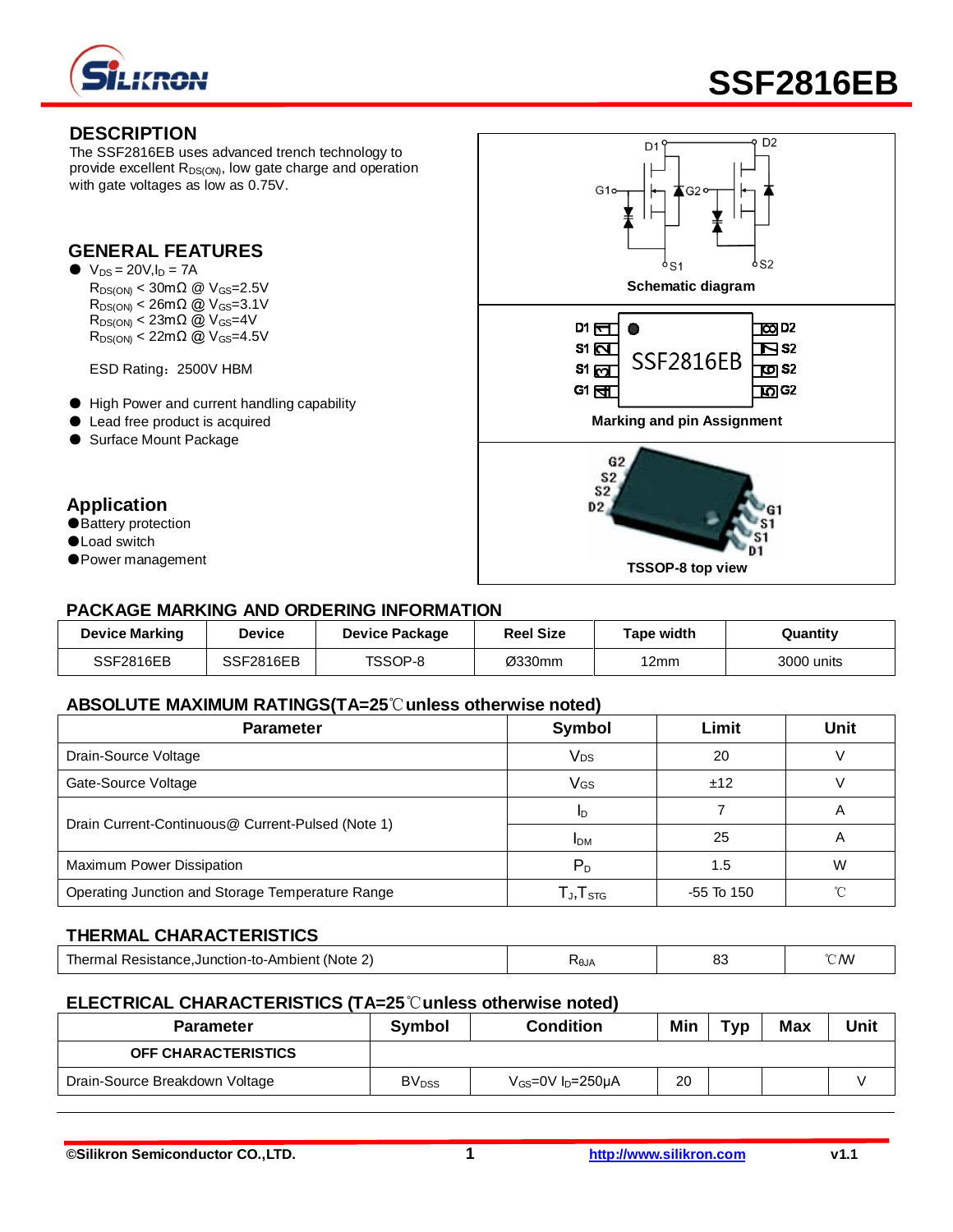

# **SSF2816EB**

| Zero Gate Voltage Drain Current           |                       | $V_{DS} = 20V$ , $V_{GS} = 0V$                       |     |      | $\mathbf{1}$ |           |
|-------------------------------------------|-----------------------|------------------------------------------------------|-----|------|--------------|-----------|
|                                           | $I_{DSS}$             |                                                      |     |      |              | μA        |
| Gate-Body Leakage Current                 | $I_{GSS}$             | $V_{GS} = \pm 4.5V$ , $V_{DS} = 0V$                  |     |      | ±200         | nA        |
|                                           |                       | $V_{GS} = \pm 10V, V_{DS} = 0V$                      |     |      | ±10          | uA        |
| <b>ON CHARACTERISTICS (Note 3)</b>        |                       |                                                      |     |      |              |           |
| Gate Threshold Voltage                    | $V_{GS(th)}$          | $V_{DS} = V_{GS}$ , $I_D = 250 \mu A$                | 0.6 | 0.75 | 1.2          | $\vee$    |
|                                           |                       | $V_{GS} = 4.5V$ , $I_D = 6.5A$                       |     | 16.5 | 22           | $m\Omega$ |
| Drain-Source On-State Resistance          |                       | $V_{GS}$ =4V, $I_D$ =6A                              |     | 17   | 23           | $m\Omega$ |
|                                           | $R_{DS(ON)}$          | $V_{GS} = 3.1 V, I_D = 5.5 A$                        |     | 19   | 26           | $m\Omega$ |
|                                           |                       | $V_{GS} = 2.5V$ , $I_D = 5.5A$                       |     | 22   | 30           | $m\Omega$ |
| Forward Transconductance                  | $q_{FS}$              | $V_{DS} = 10V, I_D = 6.5A$                           |     | 6.6  |              | S         |
| <b>DYNAMIC CHARACTERISTICS (Note4)</b>    |                       |                                                      |     |      |              |           |
| Input Capacitance                         | C <sub>lss</sub>      |                                                      |     | 600  |              | PF        |
| <b>Output Capacitance</b>                 | $C_{\text{oss}}$      | $V_{DS} = 8V$ , $V_{GS} = 0V$ ,<br>$F=1.0MHz$        |     | 330  |              | PF        |
| Reverse Transfer Capacitance              | C <sub>rss</sub>      |                                                      |     | 140  |              | PF        |
| <b>SWITCHING CHARACTERISTICS (Note 4)</b> |                       |                                                      |     |      |              |           |
| Turn-on Delay Time                        | $t_{d(on)}$           |                                                      |     | 10   | 20           | nS        |
| Turn-on Rise Time                         | $t_{r}$               | $V_{DD} = 10V$ , $I_D = 1A$                          |     | 11   | 25           | nS        |
| Turn-Off Delay Time                       | $t_{d(off)}$          | $V_{GS} = 4.5V$ , $R_{GEN} = 6\Omega$                |     | 35   | 70           | nS        |
| <b>Turn-Off Fall Time</b>                 | $t_{\rm f}$           |                                                      |     | 30   | 60           | nS        |
| <b>Total Gate Charge</b>                  | $Q_{q}$               |                                                      |     | 10   | 15           | nC        |
| Gate-Source Charge                        | $Q_{gs}$              | $V_{DS} = 10V, I_D = 7A,$<br>$V$ <sub>GS</sub> =4.5V |     | 2.3  |              | nC        |
| Gate-Drain Charge                         | $Q_{qd}$              |                                                      |     | 3    |              | nC        |
| <b>DRAIN-SOURCE DIODE CHARACTERISTICS</b> |                       |                                                      |     |      |              |           |
| Diode Forward Voltage (Note 3)            | <b>V<sub>SD</sub></b> | $V_{GS} = 0V$ , $I_S = 1.5A$                         |     | 0.84 | 1.2          | $\vee$    |
|                                           |                       |                                                      |     |      |              |           |

#### **NOTES:**

**1.** Repetitive Rating: Pulse width limited by maximum junction temperature.

**2.** Surface Mounted on FR4 Board, t ≤ 10 sec.

**3.** Pulse Test: Pulse Width ≤ 300μs, Duty Cycle ≤ 2%.

**4.** Guaranteed by design, not subject to production testing.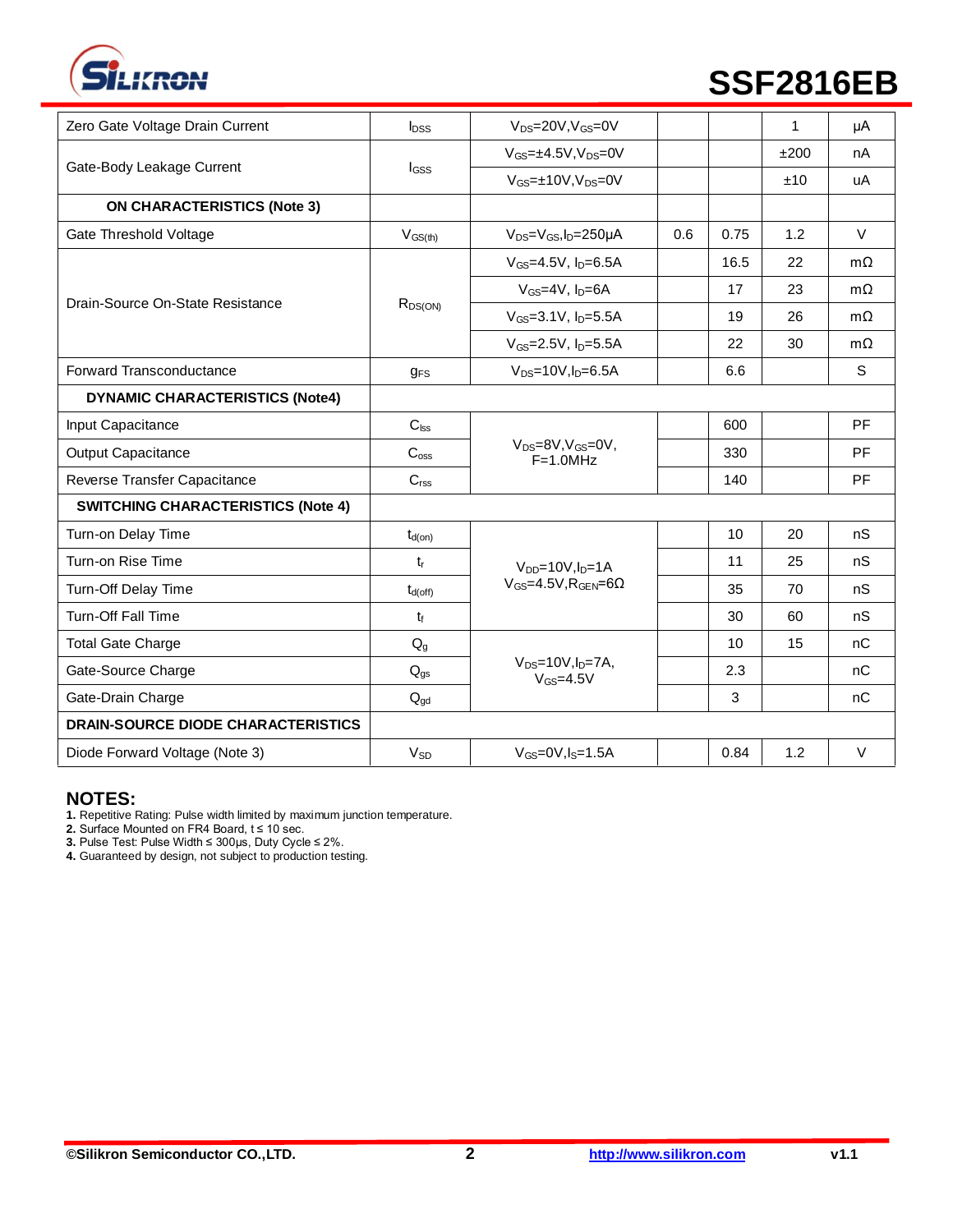

# **TYPICAL ELECTRICAL AND THERMAL CHARACTERISTICS**





**Figure 1:Switching Test Circuit**





**Figure 3 Normalized Maximum Transient Thermal Impedance**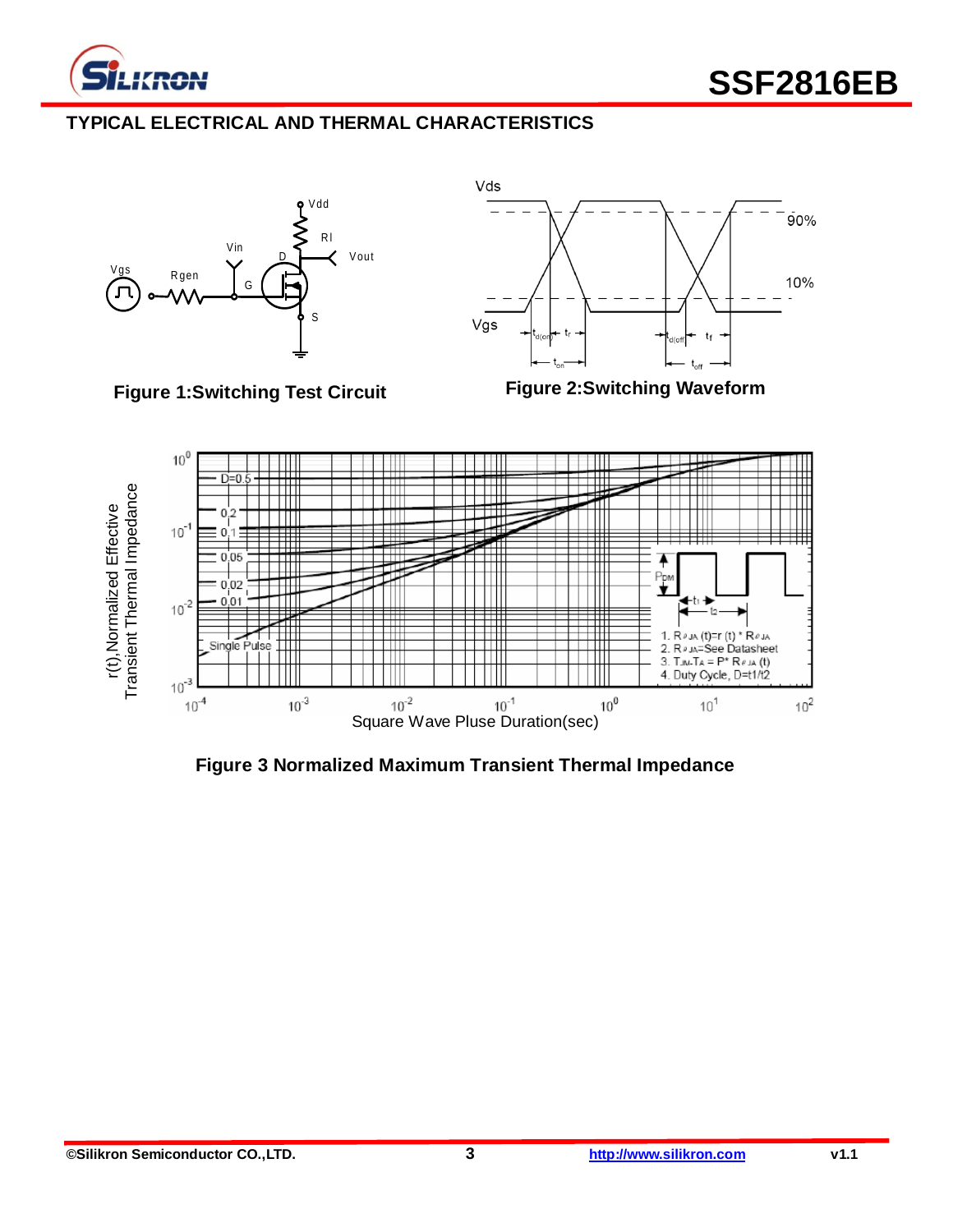

# **TSSOP-8 PACKAGE INFORMATION**









| Symbol         |                | <b>Dimension In Millimeters</b> | <b>Dimension In Inches</b> |       |  |
|----------------|----------------|---------------------------------|----------------------------|-------|--|
|                | Min            | Max                             | Min                        | Max   |  |
| D              | 2.900          | 3.100                           | 0.114                      | 0.122 |  |
| Е              | 4.300          | 4.500                           | 0.169                      | 0.177 |  |
| b              | 0.190          | 0.300                           | 0.007                      | 0.012 |  |
| c              | 0.090          | 0.200                           | 0.004                      | 0.008 |  |
| E <sub>1</sub> | 6.250          | 6.550                           | 0.246                      | 0.258 |  |
| A              |                | 1.100                           |                            | 0.043 |  |
| A2             | 0.800          | 1.000                           | 0.031                      | 0.039 |  |
| A <sub>1</sub> | 0.020          | 0.150                           | 0.001                      | 0.006 |  |
| e              | 0.65           | (BSC)                           |                            | (BSC) |  |
|                | 0.500          | 0.700                           | 0.020                      | 0.028 |  |
| н              | 0.25 TYP       |                                 | 0.01 TYP                   |       |  |
| θ              | 4 <sup>0</sup> | 7 <sup>0</sup>                  | 1 <sup>0</sup>             | 70    |  |

# **NOTES**:

- 1. Dimensions are inclusive of plating
- 2. Package body sizes exclude mold flash and gate burrs. Mold flash at the non-lead sides should be less than 6 mils.
- 3. Dimension L is measured in gauge plane.
- 4. Controlling dimension is millimeter, converted inch dimensions are not necessarily exact.